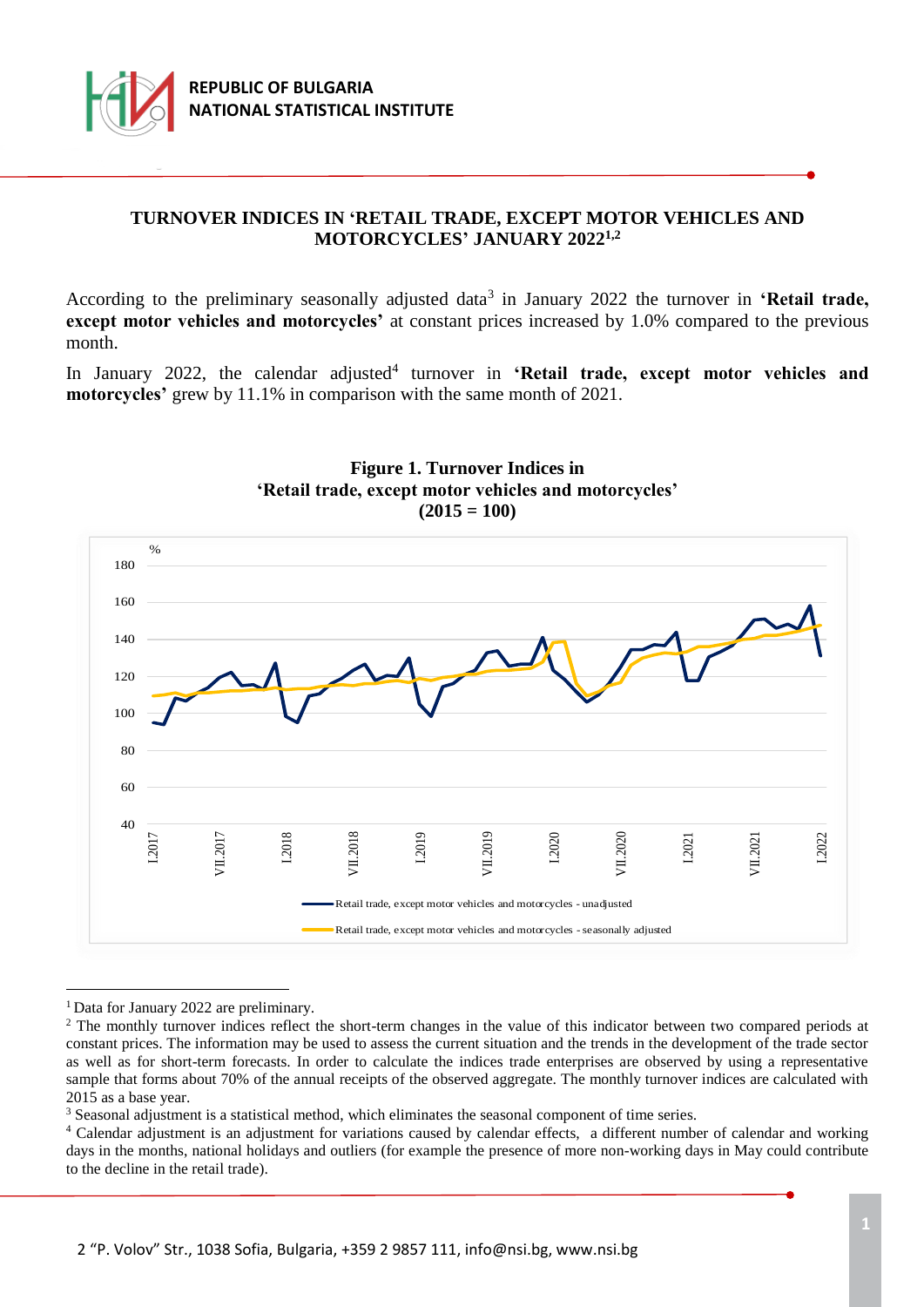

### **Monthly changes**

In January 2022 compared to the previous month, an increase of turnover was observed in 'Retail sale of non-food products (except fuel)' - by 2.0% and in 'Retail sale of food, beverages and tobacco' - by 0.5%. А decrease was registered in 'Retail sale of automotive fuel in specialised stores' - by 3.2%.

In 'Retail sale of non-food products (except fuel)' an increase was noted in 'Retail sale of audio and video equipment; hardware, paints and glass; electrical household appliances' - by 2.9%, in 'Dispensing chemist; retail sale of medical and orthopaedic goods, cosmetic and toilet articles in specialised stores' - by 1.8% and in 'Other retail sale in non-specialised stores' - by 0.7%. A more significant drop was seen in 'Retail sale of computers, peripheral units and software; telecommunications equipment' - by 2.5% and in 'Retail sale via mail order houses or via Internet' - by 1.3%.



#### **Figure 2. Change of turnover in 'Retail trade, except motor vehicles and motorcycles' compared to the previous month (Seasonally adjusted)**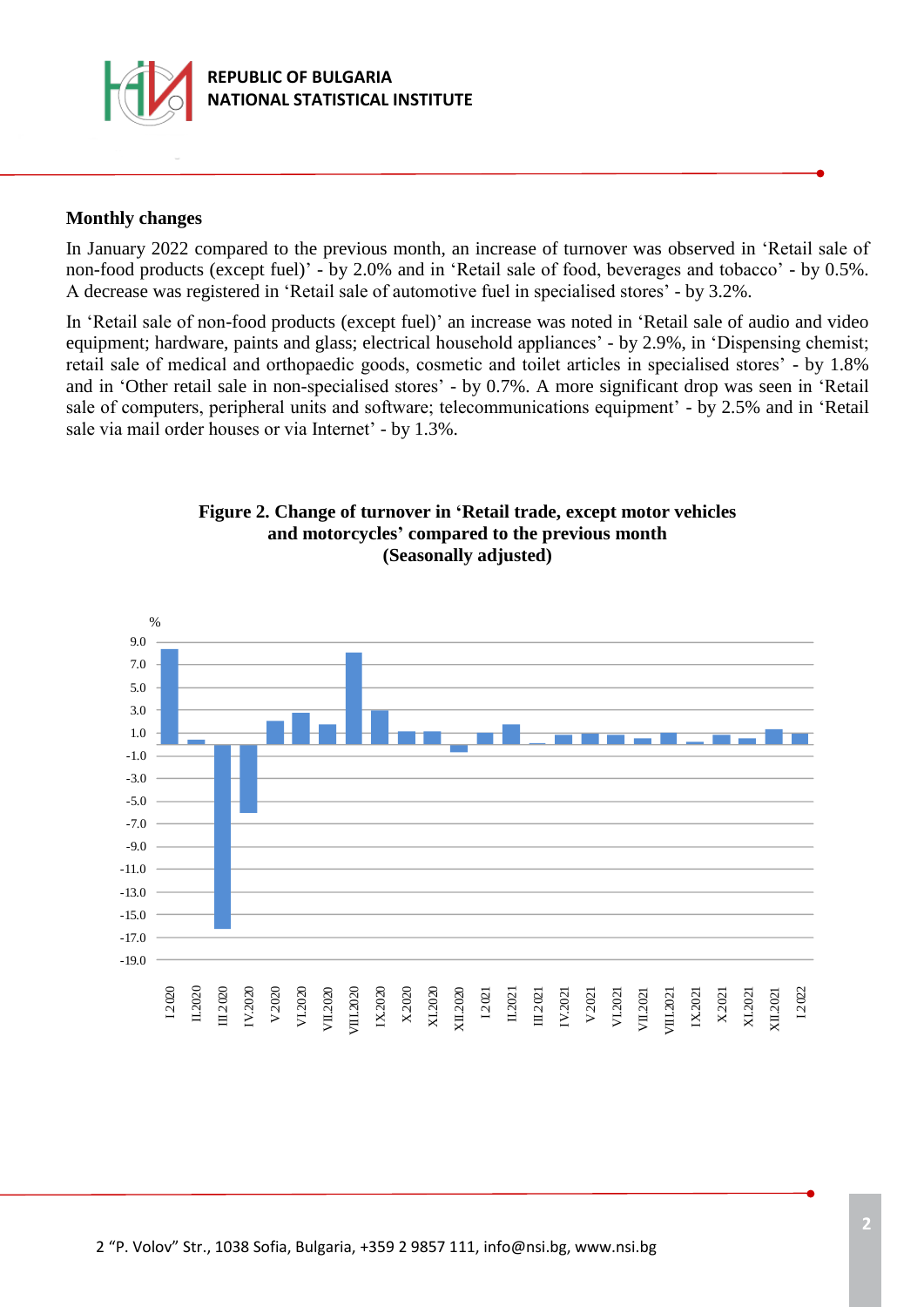

#### **Annual changes**

 $\epsilon$ 

In January 2022, compared to the same month of 2021, a rise in turnover was reported in all major groups: 'Retail sale of automotive fuel in specialised stores' (17.2%), 'Retail sale of non-food products (except fuel)' (14.8%) and 'Retail sale of food, beverages and tobacco' (3.9%).

More considerable growth of turnover in 'Retail sale of non-food products (except fuel)' was registered in 'Dispensing chemist; retail sale of medical and orthopaedic goods, cosmetic and toilet articles in specialised stores' - by 35.8%, in 'Retail sale via mail order houses or via Internet' - by 22.4% and in 'Other retail sale in non-specialised stores' - by 12.8%.



### **Figure 3. Change of turnover in 'Retail trade, except motor vehicles and motorcycles' compared to the same month of the previous year (Calendar adjusted)**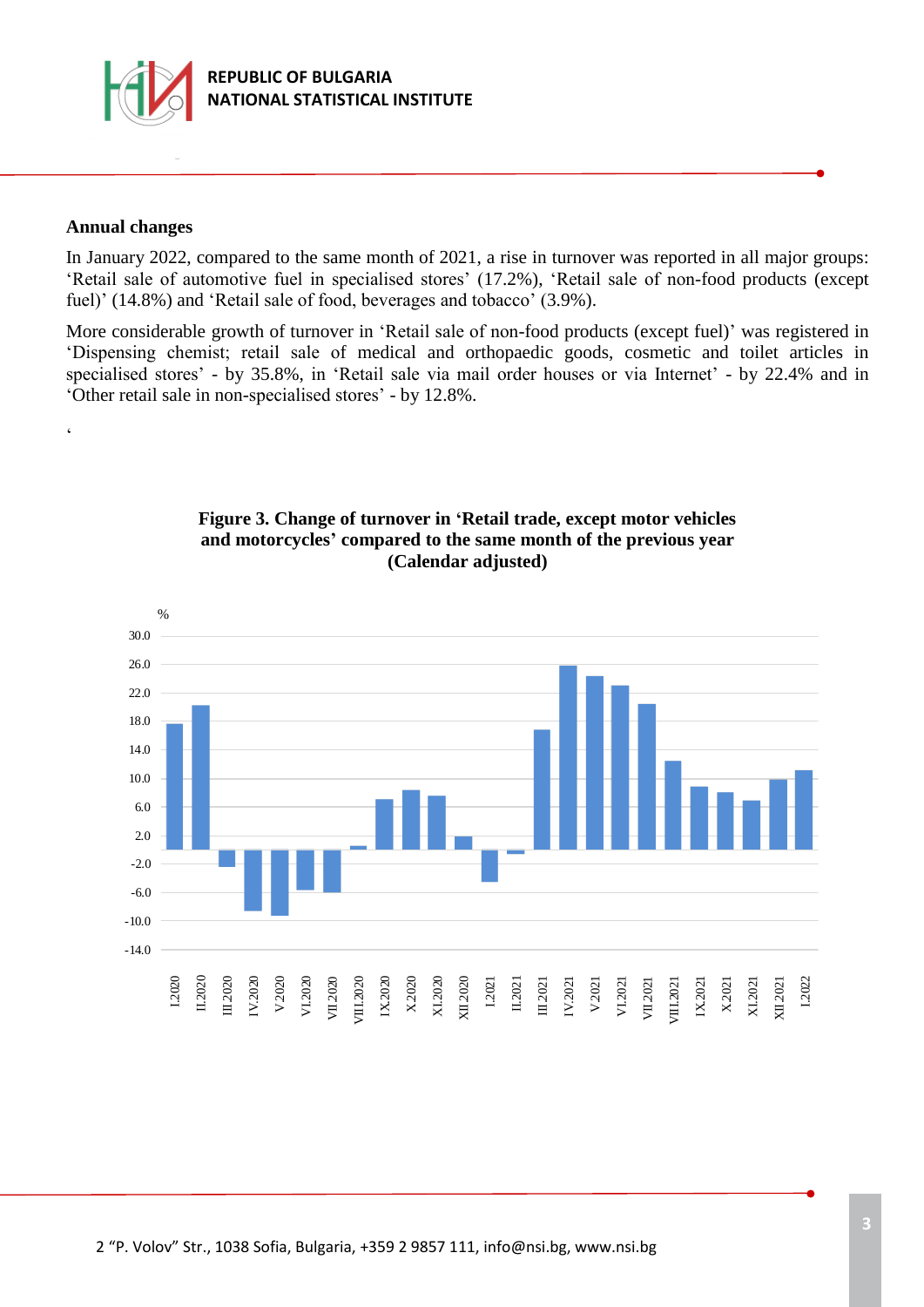

# **REPUBLIC OF BULGARIA NATIONAL STATISTICAL INSTITUTE**

#### **Annex**

#### **Table 1**

### **Change of turnover in 'Retail trade, except motor vehicles and motorcycles' at constant prices compared to the previous month<sup>1</sup>**

|                                                                                                                                         |             |        |             |        |         | (Per cent)    |
|-----------------------------------------------------------------------------------------------------------------------------------------|-------------|--------|-------------|--------|---------|---------------|
| <b>Economic activities</b>                                                                                                              |             |        | 2022        |        |         |               |
|                                                                                                                                         | <b>VIII</b> | IX     | $\mathbf X$ | XI     | XII     | $\mathbf I$   |
| Retail trade, except motor vehicles and<br>motorcycles                                                                                  | 1.0         | 0.3    | 0.8         | 0.6    | 1.3     | 1.0           |
| Retail sale of food, beverages and tobacco                                                                                              | $-0.4$      | $-0.2$ | 1.4         | 0.6    | $-1.4$  | $0.5^{\circ}$ |
| Retail sale in non-specialised stores with food,<br>beverages or tobacco predominating                                                  | $-0.2$      | $-0.2$ | 1.7         | 0.7    | $-1.6$  | 0.5           |
| Retail sale of food, beverages and tobacco in<br>specialised stores                                                                     | $-1.8$      | 0.1    | $-1.0$      | 0.1    | 0.4     | 1.1           |
| Retail sale of non-food products (except fuel)<br>of which:                                                                             | 1.6         | 0.5    | 0.0         | 0.3    | 0.1     | 2.0           |
| Other retail sales in non-specialised stores                                                                                            | 1.0         | 1.6    | $-0.2$      | 1.3    | 2.5     | 0.7           |
| Retail sale of textiles, clothing, footwear and<br>leather goods in specialised stores                                                  | $-1.6$      | 0.9    | $-0.3$      | $-5.1$ | 7.8     | $-0.4$        |
| Retail sale of audio and video equipment;<br>hardware, paints and glass; electrical household<br>appliances, etc. in specialised stores | $-0.4$      | 0.6    | 0.1         | $-2.1$ | 0.1     | 2.9           |
| Retail sale of computers, peripheral units and<br>software; telecommunications equipment, etc.<br>in specialised stores                 | $-2.4$      | 4.1    | $-2.6$      | 1.3    | 2.9     | $-2.5$        |
| Dispensing chemist; retail sale of medical and<br>orthopaedic goods, cosmetic and toilet articles<br>in specialised stores              | 2.2         | 3.3    | 2.2         | $-0.6$ | $-3.1$  | 1.8           |
| Retail sale via mail order houses or via Internet                                                                                       | 2.8         | $-2.2$ | $-0.8$      | 34.3   | $-19.7$ | $-1.3$        |
| Retail sale of automotive fuel in specialised stores                                                                                    | $-1.0$      | $-0.2$ | 2.3         | 2.0    | 0.4     | 3.2           |

<sup>1</sup> Seasonally adjusted.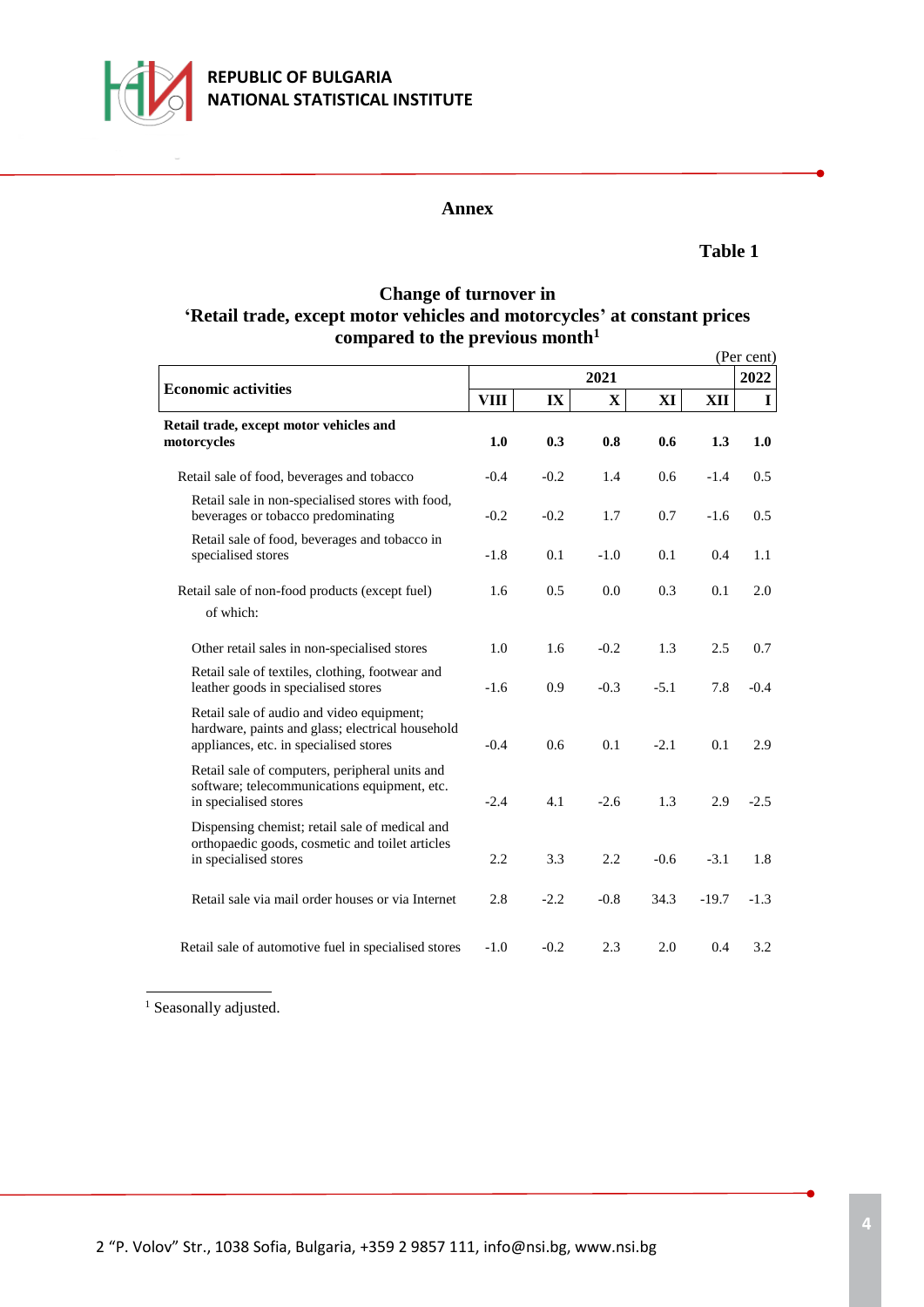

## **Table 2**

# **Change of turnover in 'Retail trade, except motor vehicles and motorcycles' at constant prices compared to the same month of the previous year<sup>1</sup>**

|                                                                                                                                         |        |             |        |         |        | (Per cent) |
|-----------------------------------------------------------------------------------------------------------------------------------------|--------|-------------|--------|---------|--------|------------|
|                                                                                                                                         |        |             | 2021   |         |        |            |
| <b>Economic activities</b>                                                                                                              | VП     | <b>VIII</b> | IX     | X       | XI     | XII        |
| Retail trade, except motor vehicles and<br>motorcycles                                                                                  | 12.4   | 8.9         | 8.0    | 6.9     | 9.9    | 11.1       |
| Retail sale of food, beverages and tobacco                                                                                              | 10.6   | 5.9         | 7.7    | 9.6     | 3.1    | 3.9        |
| Retail sale in non-specialised stores with food,<br>beverages or tobacco predominating                                                  | 11.6   | 7.0         | 9.8    | 11.6    | 4.0    | 4.3        |
| Retail sale of food, beverages and tobacco in<br>specialised stores                                                                     | 4.2    | $-1.6$      | $-5.2$ | $-3.1$  | $-3.0$ | 1.0        |
| Retail sale of non-food products (except fuel)                                                                                          | 15.0   | 12.5        | 8.4    | 4.6     | 13.7   | 14.8       |
| of which:                                                                                                                               |        |             |        |         |        |            |
| Other retail sales in non-specialised stores                                                                                            | 14.5   | 3.6         | 0.7    | 3.9     | 12.7   | 12.8       |
| Retail sale of textiles, clothing, footwear and<br>leather goods in specialised stores                                                  | $-5.8$ | $-7.2$      | $-9.4$ | $-13.5$ | 40.8   | 3.8        |
| Retail sale of audio and video equipment;<br>hardware, paints and glass; electrical household<br>appliances, etc. in specialised stores | 10.8   | 10.3        | 7.1    | $-4.6$  | $-2.2$ | 2.8        |
| Retail sale of computers, peripheral units and<br>software; telecommunications equipment, etc. in<br>specialised stores                 | 8.9    | 12.9        | 3.3    | 3.3     | 8.3    | 6.5        |
| Dispensing chemist; retail sale of medical and<br>orthopaedic goods, cosmetic and toilet articles in<br>specialised stores              | 37.9   | 35.2        | 31.1   | 21.1    | 38.0   | 35.8       |
| Retail sale via mail order houses or via Internet                                                                                       | 8.0    | $-2.8$      | $-9.1$ | 10.6    | $-0.2$ | 22.4       |
| Retail sale of automotive fuel in specialised stores                                                                                    | 8.5    | 3.6         | 6.9    | 9.8     | 13.5   | 17.2       |

 $\overline{1}$  Calendar adjusted.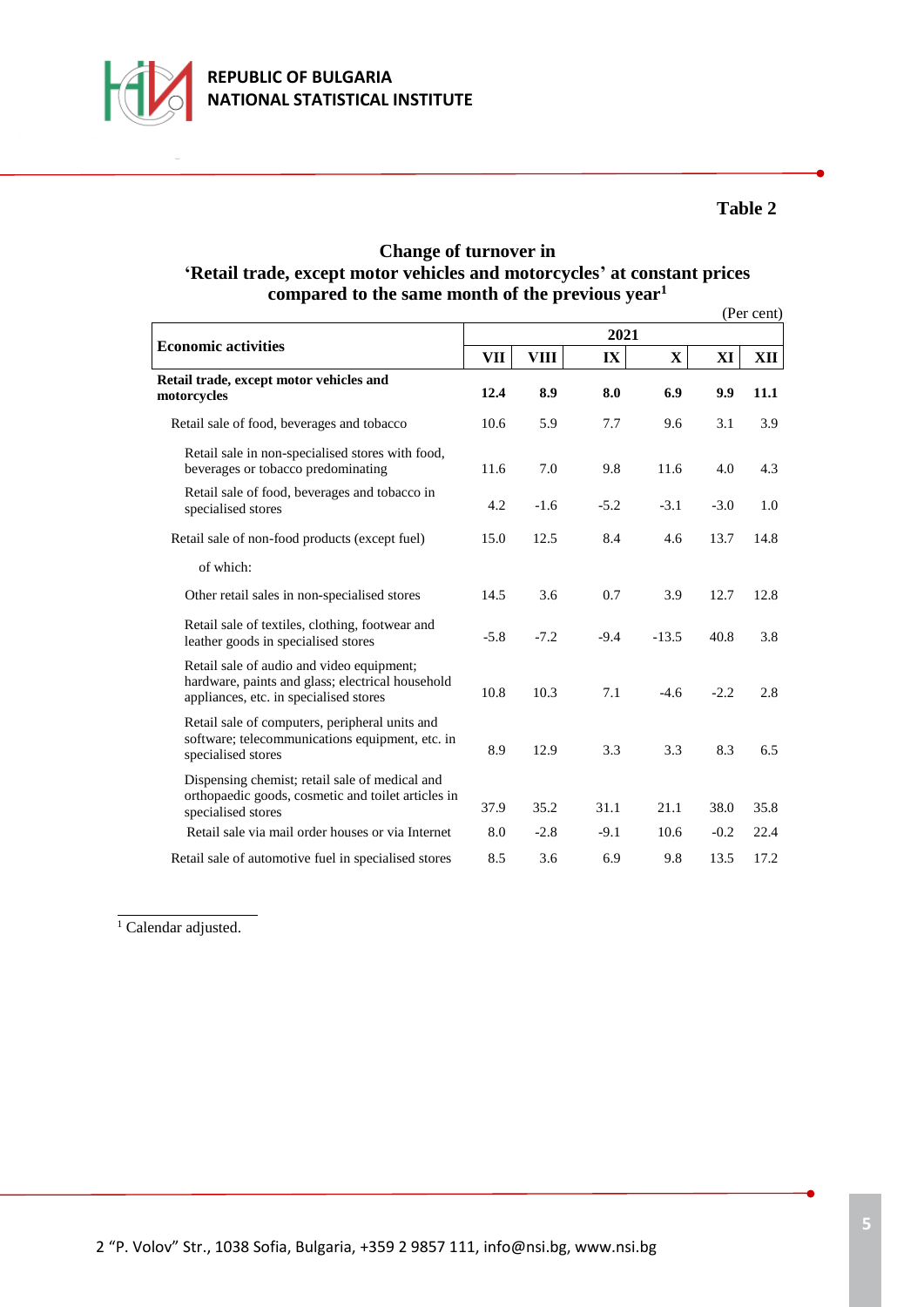

# **Table 3**

# **Turnover Indices in 'Retail trade, except motor vehicles and motorcycles' at constant prices (Seasonally adjusted, 2015 = 100)**

|                                                                                                                                                  | 2021  |              |       |       |              |       |            |             |       |              | 2022  |       |             |
|--------------------------------------------------------------------------------------------------------------------------------------------------|-------|--------------|-------|-------|--------------|-------|------------|-------------|-------|--------------|-------|-------|-------------|
| <b>Economic activities</b>                                                                                                                       | I     | $\mathbf{I}$ | III   | IV    | $\mathbf{V}$ | VI    | <b>VII</b> | <b>VIII</b> | IX    | $\mathbf{X}$ | XI    | XII   | $\mathbf I$ |
| Retail trade, except motor<br>vehicles and motorcycles                                                                                           | 133.5 | 135.9        | 136.1 | 137.3 | 138.6        | 139.8 | 140.6      | 142.0       | 142.4 | 143.6        | 144.4 | 146.3 | 147.8       |
| Retail sale of food,<br>beverages and tobacco                                                                                                    | 128.2 | 127.6        | 127.3 | 131.3 | 128.6        | 130.5 | 132.8      | 132.3       | 132.0 | 133.8        | 134.6 | 132.7 | 133.4       |
| Retail sale in non-<br>specialised stores with<br>food, beverages or<br>tobacco predominating<br>Retail sale of food,                            | 126.6 | 126.2        | 125.8 | 130.2 | 127.2        | 129.0 | 131.5      | 131.2       | 130.9 | 133.1        | 134.0 | 131.8 | 132.4       |
| beverages and tobacco in<br>specialised stores                                                                                                   | 139.4 | 137.4        | 138.4 | 139.1 | 138.4        | 141.7 | 142.5      | 139.9       | 140.0 | 138.6        | 138.8 | 139.3 | 140.9       |
| Retail sale of non-food<br>products (except fuel)                                                                                                | 147.2 | 154.9        | 156.5 | 161.2 | 161.9        | 164.1 | 163.7      | 166.4       | 167.3 | 167.3        | 167.8 | 167.9 | 171.3       |
| of which:<br>Other retail sales in non-<br>specialised stores                                                                                    | 154.0 | 155.5        | 155.2 | 159.1 | 161.2        | 162.4 | 164.9      | 166.5       | 169.2 | 168.9        | 171.1 | 175.3 | 176.6       |
| Retail sale of textiles,<br>clothing, footwear and<br>leather goods in<br>specialised stores                                                     | 113.8 | 155.0        | 139.4 | 126.6 | 132.3        | 122.6 | 116.6      | 114.7       | 115.7 | 115.3        | 109.4 | 117.9 | 117.4       |
| Retail sale of audio and<br>video equipment;<br>hardware, paints and<br>glass; electrical<br>household appliances,<br>etc. in specialised stores | 158.7 | 159.2        | 157.1 | 161.6 | 157.8        | 162.2 | 162.7      | 162.0       | 162.9 | 163.1        | 159.7 | 159.9 | 164.5       |
| Retail sale of computers,<br>peripheral units and<br>software;<br>telecommunications<br>equipment, etc. in<br>specialised stores                 | 134.0 | 147.2        | 140.4 | 143.2 | 137.3        | 147.2 | 142.2      | 138.8       | 144.5 | 140.7        | 142.5 | 146.6 | 143.0       |
| Dispensing chemist;<br>retail sale of medical and<br>orthopaedic goods,<br>cosmetic and toilet<br>articles in specialised<br>stores              | 136.3 | 145.7        | 155.8 | 158.3 | 163.3        | 174.3 | 175.5      | 179.4       | 185.4 | 189.5        | 188.3 | 182.5 | 185.7       |
| Retail sale via mail order<br>houses or via Internet                                                                                             | 370.3 | 377.0        | 407.3 | 429.8 | 407.3        | 430.4 | 427.6      | 439.4       | 429.7 | 426.3        | 572.4 | 459.4 | 453.3       |
| Retail sale of automotive<br>fuel in specialised stores                                                                                          | 97.6  | 103.4        | 100.7 | 106.5 | 105.3        | 105.0 | 107.3      | 106.2       | 106.0 | 108.4        | 110.6 | 111.0 | 114.5       |